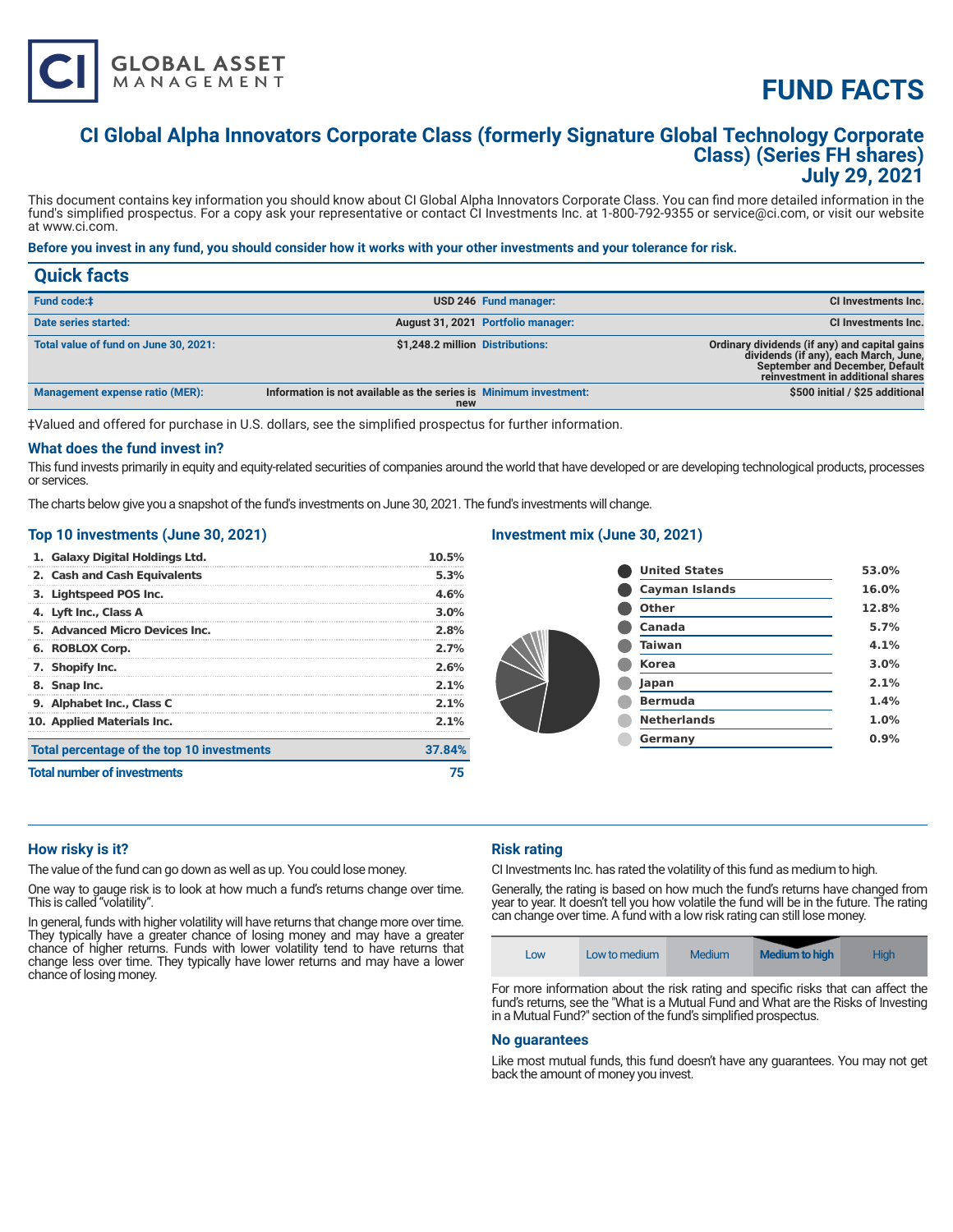# **CI Global Alpha Innovators Corporate Class (formerly Signature Global Technology Corporate Class) (Series FH shares)**

#### **How has the fund performed?**

This section tells you how Series FH securities of the fund have performed since inception. Returns are after expenses have been deducted. These expenses reduce the fund's returns.

#### **Year-by-year returns**

Because this series is new, there is no data available for this section.

#### **Best and worst 3-month returns**

Because this series is new, there is no data available for this section.

#### **Average return**

This section shows the value and annual compounded rate of return of a hypothetical \$1,000 investment in this series of units of the fund. However, this information is not available because the series is new.

#### **Who is this fund for?**

#### **This fund may be suitable for you if you:**

- want to invest in technology companies
- $\cdot$  are investing for the medium and/or long term<br> $\cdot$  can tolerate medium to bigh risk
- can tolerate medium to high risk

#### **A word about tax**

In general, you'll have to pay income tax on any money you make on a fund. How much you pay depends on the tax laws of where you live and whether you hold the fund in a registered plan, such as a Registered Retirement Savings Plan or a Tax-Free Savings Account.

Keep in mind that if you hold your fund in a non-registered account, fund distributions are included in your taxable income, whether you get them in cash or have them reinvested.